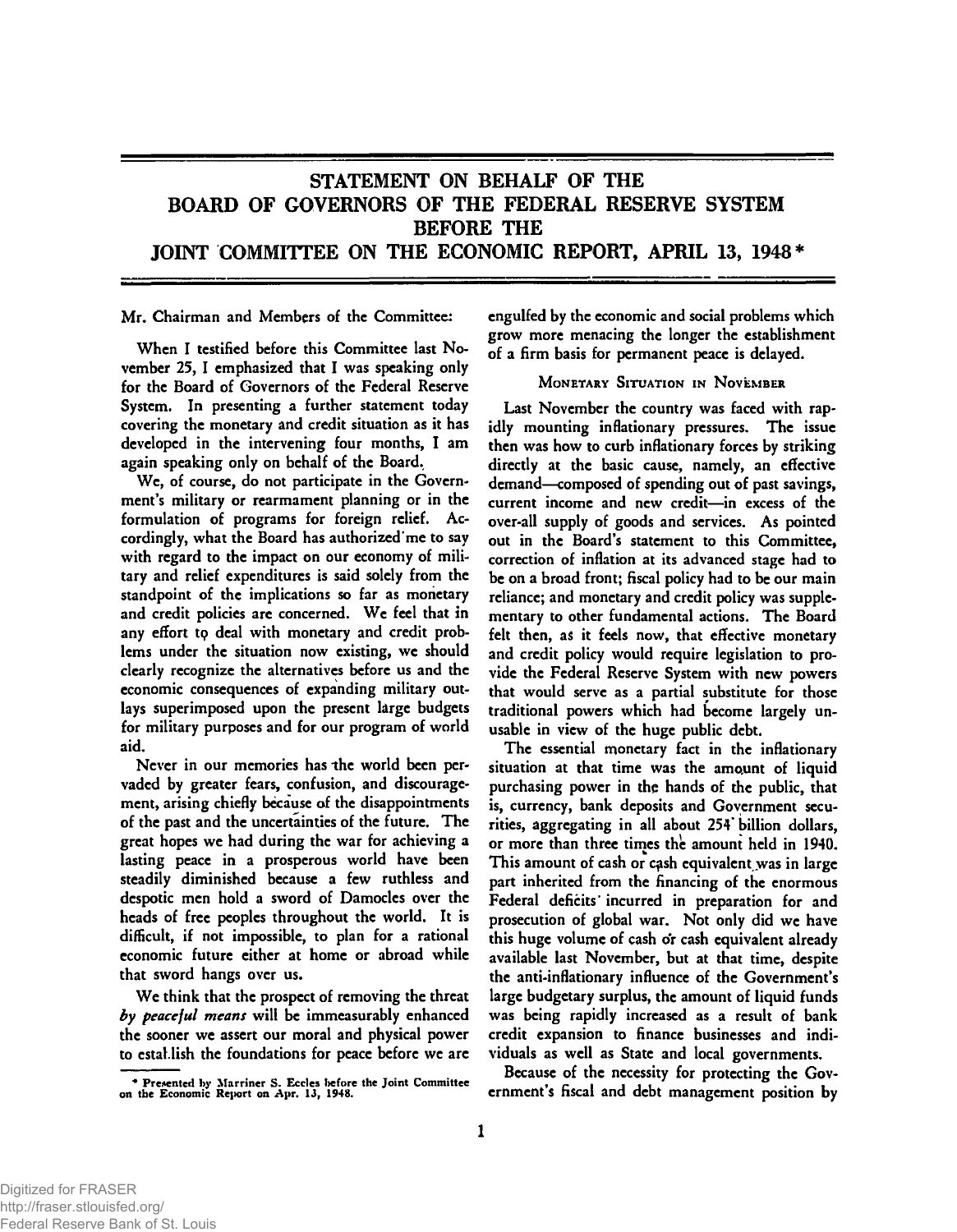**maintaining an orderly and stable market for Government securities, the Federal Reserve System was then and still is unable to restrain effectively further monetary expansion. The commercial banking system held nearly 70 billion dollars of Government securities, which were being converted into additional bank reserves through sales to the Federal Reserve. In addition, the System was providing reserves to banks by purchasing Government securities sold by nonbank investors. Finally, bank reserves were being substantially augmented by a heavy inflow of gold.** 

**In brief, the banks at that time were in a position to supply unlimited amounts of additional credit, and in the face of strong demands for additional credit from all sources further rapid monetary expansion was occurring, intensifying existing inflationary pressures. This situation was potentially explosive because production and employment were close to the maximum then possible.** 

#### **CHANGES SINCE NOVEMBER**

**Last November we expected some abatement of inflationary pressures in the first quarter of this year. Such a situation developed. It was recognized that there would be a large volume of funds drawn from the banks by business and individuals in order to pay taxes which would result in a large cash surplus available to reduce the public debt. It was also recognized that the existing and contemplated program of monetary and credit policy would have some restrictive effect. The program, which was carried out, included the statement by the bank supervisory agencies, urging the banks to be more restrictive, the lowering of Federal Reserve support levels for Government securities late in December, a slight rise in rediscount rates early in January, and some increase in reserve requirements for banks in New York and Chicago in February. The banking fraternity, recognizing the dangers**  in rapidly expanding bank credit and the need **for restraint, undertook a nation-wide educational program to bring about restriction by voluntary means. Finally, there was a widespread belief that the supply of goods in many fields was gradually catching up with deferred demands and that favorable crop developments would combine to lessen inflationary pressures by the spring of this years.** 

**Monetary developments since November have** 

**accorded generally with expectations held at that time. Fiscal and monetary operations together effectively offset factors increasing bank reserves during the period, such as the inflow of gold, return of currency from circulation and purchase by the Federal Reserve of Government securities from nonbank investor^. During the four-month period, December through March, the Federal Reserve purchased 8.6 billion dollars of Government securities, largely bonds, and sold in the market 6.3 billion of securities, chiefly bills and certificates. The Government retired 3.9 billion dollars of its securities held by the Reserve System. The net result of these operations was to reduce Federal Reserve holdings by 1.6 billion dollars and thus to keep the bank reserve positions under pressure during this period.** 

**The combined effect on the money supply of Treasury and Federal Reserve operations, which were.only made possible by the large budgetary surplus, was strongly anti-inflationary. The money supply was contracted by nearly 4 billion dollars. Commercial bank loan expansion was sharply curtailed, partly reflecting fiscal and monetary developments, partly reflecting the effectiveness of warnings by banking supervisors and the success of the bankers' own program of voluntary restraint, and partly reflecting the usual seasonal slack in business loan demand during the first quarter.** 

**Concurrently with these developments, the world crop outlook has become more promising and prices of farm products and foods have declined. In addition, productive activity generally has held close to maximum levels. These developments have exerted an anti-inflationary influence.** 

#### **PROSPECTIVE MONETARY AND CREDIT SITUATION**

**Notwithstanding these salutary developments, it cannot be said that inflationary dangers have been**  removed. Farm prices, though lower than they were, **still continue firm, even though at present levels they are much higher relatively than prices of most other commodities. Current and backlog demands for many goods continue to be very strong. Prices of industrial products, wages, rents, transportation and some other services are still advancing. The money supply, though contracted by an estimated 4 billion dollars, remains excessive in relation to total product. Public holdings of cash or cash equivalent available for spending are nearly as large as last fall—250 billion dollars compared with 254 billions**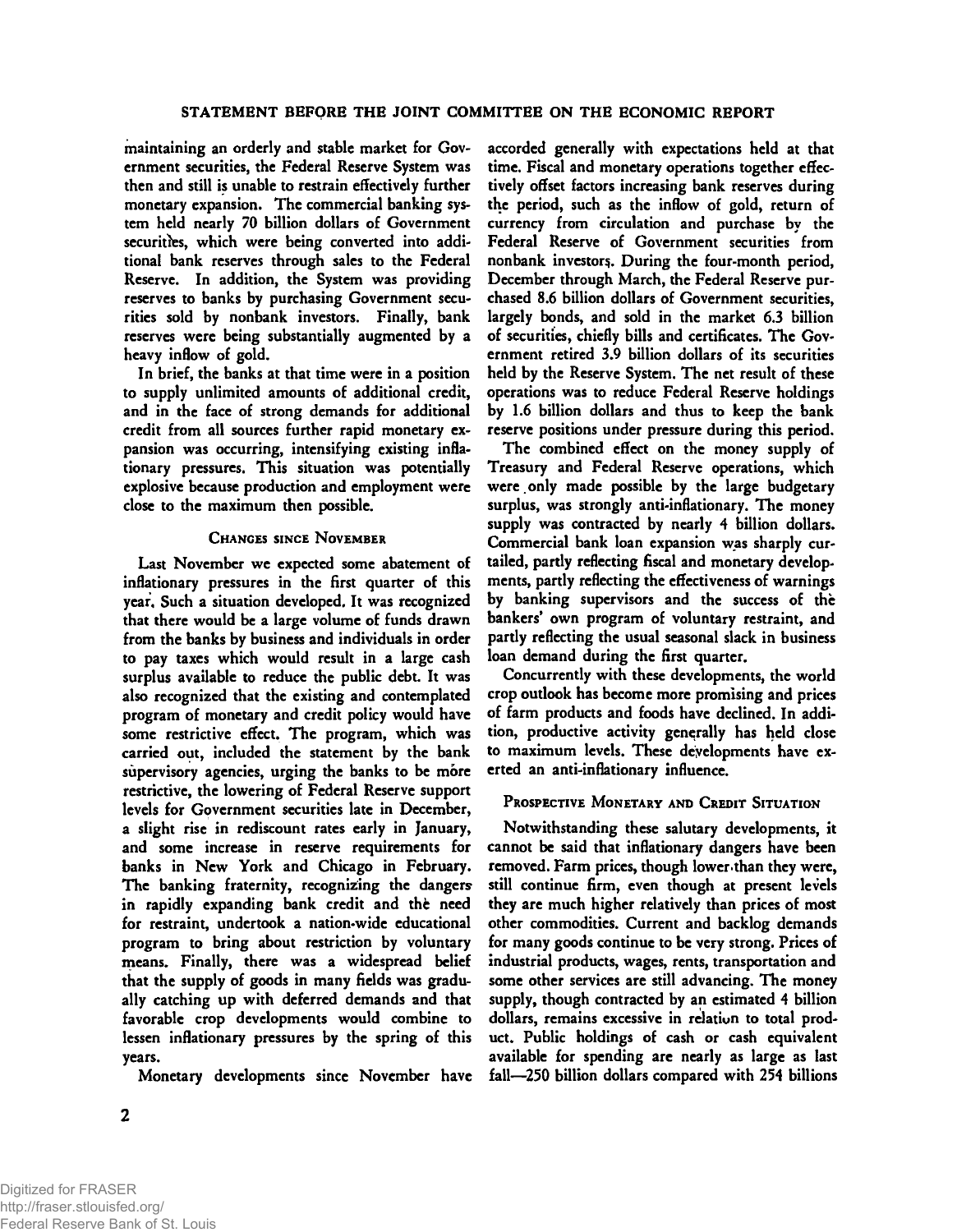**—and continue to be broadly distributed among holders. Commercial banks, though obliged to sell some securities to offset shrinking deposits, still hold 66 billions of Government securities, which are readily convertible at the banks' discretion into reserves. Upon these reserves a six-to-one expansion of bank credit and deposits can be built. To the extent that the monetary gold stock is increased and Government securities are sold to the Federal Reserve by nonbank investors, still more reserves would be created. These additional reserves could also support an inflationary six-to-one expansion of bank credit.** 

**On the basis of the monetary situation alone, there would still be a dangerous inflationary potential, even if no further impetus were given to inflationary pressures by other forces. However, upward pressures are now in prospect as a result of several important new factors. One of these is the tax reduction bill. This bill will add about 5 billion dollars to the purchasing power of the public and take away a like amount from Federal revenues in the next fiscal year. The international financial obligations which we have now accepted are another factor likely to add many billions to Government expenditures in the future. The expanding program of military preparedness will further increase the budget burden for next year and future years by still more billions. Stemming from these developments, on top of existing inflationary conditions, is a rapidly changing public psychology with respect to the inflationary outlook.** 

**Businesses and consumers will be more.disposed to use existing liquid resources and to expand their borrowings to finance current expenditures. The prospect is that the demand for new financing, aside from Government requirements, will exceed the supply of available savings. This would mean that many in need of financing will turn to the banks for credit. A growth in the total volume of bank credit and money, under such a situation, can only add to inflationary pressures. Moreover, these pressures would be aggravated if the demands of the defense and foreign aid programs for goods which are already in short supply further reduce the quantities available to the public.** 

**The Government's fiscal operations for the balance of the calendar year 1948 are likely to show a budgetary deficit which would eliminate the only**  remaining important anti-inflationary influence. **During the last three quarters of the year, it is**  estimated that the budgetary deficit may exceed **3 billion dollars. (In view of large tax receipts in the first quarter of 1949, however, there may be a small budgetary surplus for the twelve-month period beginning with April 1 of this year.) It is also estimated, that continued sales of savings bonds and other public debt receipts will approximately cover voluntary redemptions of public debt by holders of maturing issues. The current deficit will need to be financed by drawing on Treasury deposits which have been built up by tax receipts during recent weeks, or by borrowing in the market. Under these circumstances, there can be no net retirement of Government securities held by the Federal Reserve System. To the extent that the Treasury may need to borrow new money, it probably will have to be obtained largely from the banking system.** 

**During the next few months Treasury use of accumulated balances with Federal Reserve Banks will add to bank reserves, which will also continue to be augmented by the inflow of gold and possibly by further Federal Reserve purchases of Government securities from holders wanting funds for other uses. These last two factors may operate for a long time in the future. If the international outlook does not improve, Government deficits may continue and even increase substantially, and banks may be called upon to purchase additional Gdvernment securities. Under these conditions, the Federal Reserve would find it difficult, and perhaps impossible, to sell Government securities in order to absorb bank reserves without seriously upsetting the market for such securities.** 

**Prospects are, therefore, that in the future gold inflow and Federal Reserve purchases of securities in maintaining an orderly market for long-term Treasury bonds will further increase bank reserves, panks would thus be in a position to expand loans and investments for private purposes and this would mean still more inflationary expansion of the money supply. To restrain such potential expansion, the.**  Federal Reserve would have to take action to absorb any excessive volume of reserves. Two types **of measures should be adopted: (1) Interest rates on short-term Treasury securities and discount rates should be permitted to rise to the extent possible without raising rates on long-term bonds; and (2) To the extent that this action is not adequately**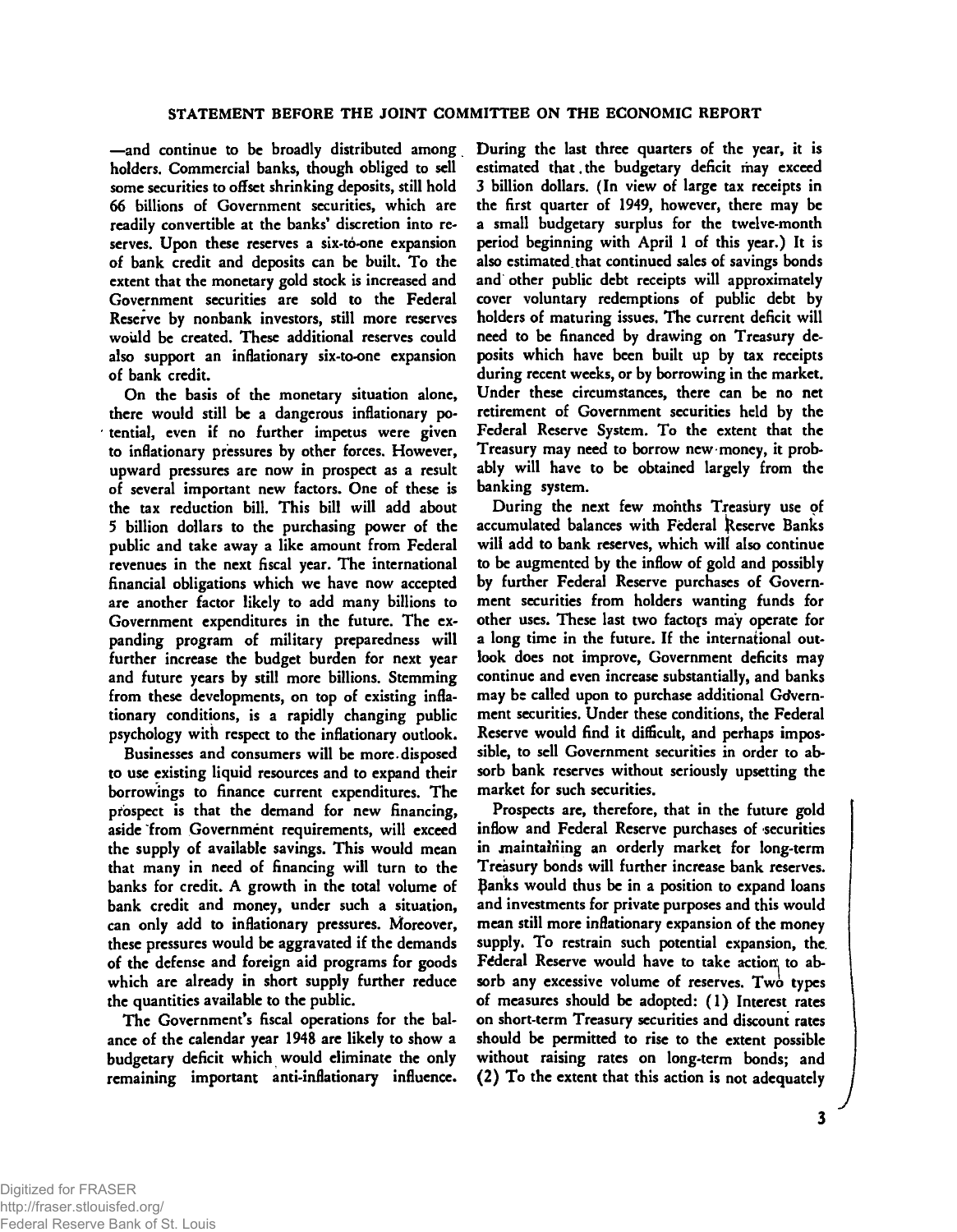**restrictive, the Federal Reserve should have the power to increase reserve requirements substantially to cover at least any growth in the total supply of reserves.** 

**The first of these measures, which could be adopted by the Federal Reserve and the Treasury without any new legislation, would be designed to induce banks to purchase short-term Government securities and to discourage extension of credit to**  private borrowers. Policies during the past year **have moved in that direction about as fast as is feasible without unduly upsetting the market. There are limits, however, to such a course. Shortterm rates probably cannot be raised much more**  without unsettling the 2<sup>1</sup>/<sub>2</sub> per cent rate for long**term Treasury bonds. Moreover, it is doubtful how much any rate that is feasible will deter banks from making loans to private borrowers or purchasing higher rate securities.** 

#### **NEED FOR ADDITIONAL POWERS**

**/ Accordingly, the Board believes that the System /should be given authority to increase the reserve requirements of all commercial banks. For the present this authority should make it possible for the System to require all commercial banks to maintain primary reserves with the Reserve System amounting to 10 per cent of aggregate demand deposits and 4 per cent of time deposits** *in addition to present requirements***. This would give to the Reserve System power to increase bank reserves in the aggregate by a maximum of about 12 billion dollars. An authority of this amount would enable the**  System to absorb the reserves that are likely to **arise from gold acquisitions or from necessary System purchases of Government securities sold by nonbank investors over the next few years.** 

**In case banks should persistently follow the practice of selling Government securities to the Federal Reserve in order to expand private credits, notwithstanding higher short-term interest rates and increased primary reserve requirements, then the System should be granted supplementary authority to impose a special reserve requirement along the lines proposed by the Board last November. This type of authority may be described as an optional reserve requirement because it could be held, at the option of the individual bank, in specified cash assets or in short-term Government securities.** 

**The maximum requirement under this plan could** 

**properly be limited to 25 per cent of aggregate demand deposits and 10 per cent of time deposits. To be effective and equitable, it should apply to all commercial banks. A detailed description and analysis of the Board's .special or optional reserve proposal was submitted to the House Committee on Banking and Currency and has been published in the Federal Reserve BULLETIN.** 

**To the extent that it may become necessary to rely upon the banks for any new Government financing operations, the optional reserve requirement would be an especially valuable instrument. And in the case of large-scale deficit financing, it would be essential. In such financing, it would be advisable to make available to banks only short-term securities. Application of the optional reserve requirement would have the effect of immobilizing these securities so that they could not be used to obtain reserves to pyramid new bank assets upon them on a six-to-one ratio. In other words, securities**  issued in new Treasury financing through banks **would be tied to the deposits created by their purchase. A ready market for short-term Governments would be assured and the Treasury would be helped in successfully carrying out both its refunding operations and its deficit financing. At the same time, the Federal Reserve would be enabled to exercise some restraint upon the money market for private credit.** 

**The dominance of public debt in the present credit situation has rendered the System's traditional powers generally unusajble for purposes of restraining further inflationary credit expansion. The Reserve Board is not now seeking additional power beyond what it formerly possessed; it is merely pointing out that the System has little or no authority to deal with the credit situation as it currently exists and seems likely to develop. If the Congress wants! the Federal Reserve System to perform the 'functions for which it was established, the System must have a substitute or at least a partial substitute for those powers that have become unusable. The Board feels that it would be remiss if it failed to bring this matter to the attention of Congress.** 

**There is no simple way of holding in check bank credit expansion in excess of essential public and private need. The problem should be met in a combination of ways—by general credit controls and in particular areas by selective controls, such, for**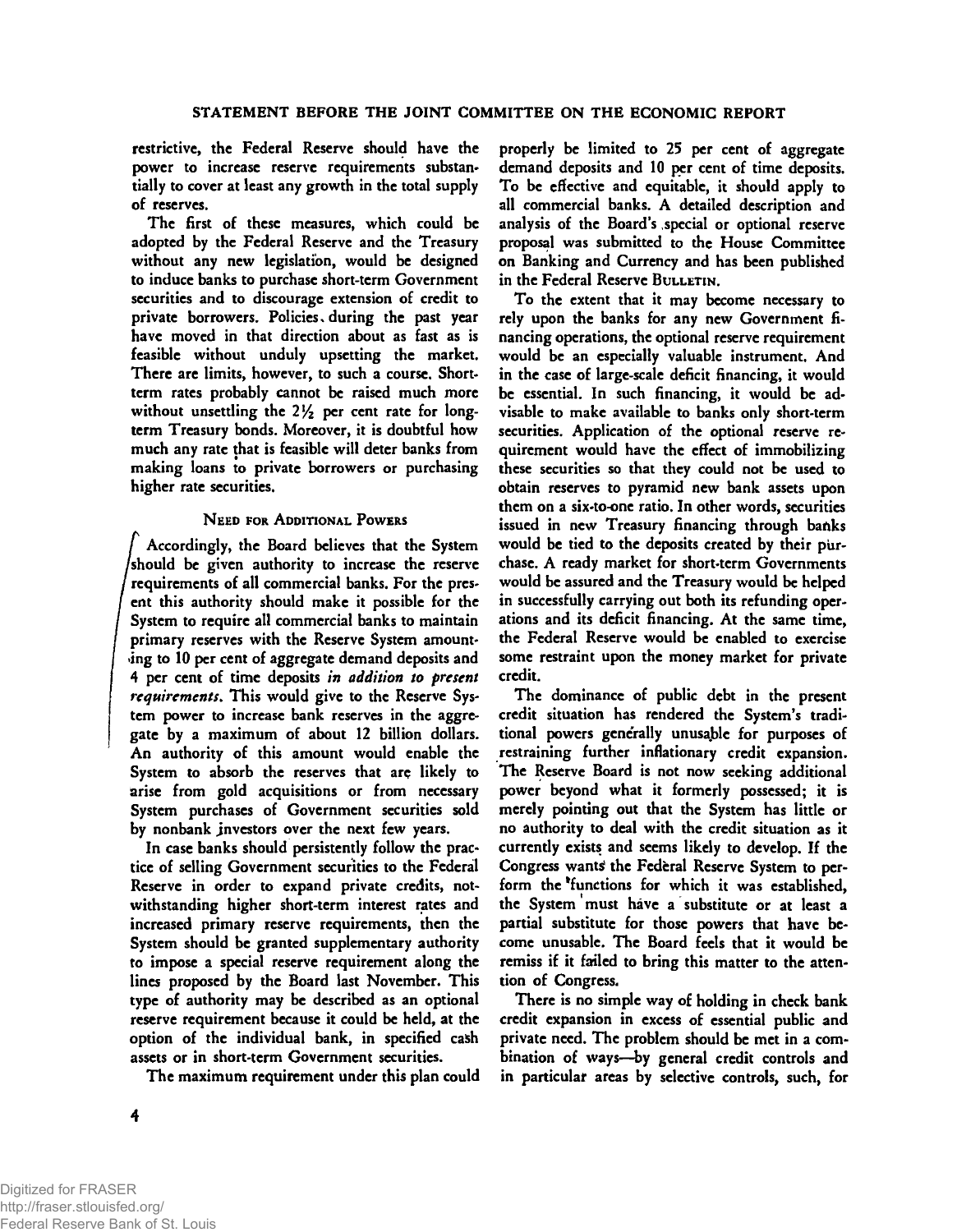**example, as reimposition of consumer instalment credit regulation, and the continuation of existing margin requirements on stock market credit.** 

**OTHER ANTI-INFLATIONARY ACTIONS** 

**The Congress is currently considering continuance of easy mortgage credit for housing. Easy mortgage credit is one of the most inflationary factors in the domestic credit picture. At the very most Government mortgage credit programs at this time should be limited to relatively low cost housing, particularly for rental housing, and should be accompanied by some restriction on other less essential types of housing. The housing shortage cannot be overcome by increasing the competitive pressures on scarce supplies of materials and manpower. They are the limiting factors on the volume of cohstruction. It is one thing to provide easy credit facilities to encourage special types of residential construction activity under a system of allocations and permits. It is quite another thing to provide such encouragement in a free market already characterized by heavy accumulated demands and by strategic shortages in supply that are likely to be intensified by the defense and world aid programs.** 

**In restraining inflationary pressures under present and prospective conditions, monetary and credit policies must be combined with fiscal and other governmental policies. The public should be given every possible assurance that the Government will protect the purchasing power of the dollar so that the public would be more willing to defer the satisfaction of wants, particularly for houses and durable goods.** 

**Wherever possible, Government expenditures that will add to pressures on the labor and capital goods markets should be deferred, and State and local governments should be requested likewise to defer nonessential expenditures of this type. There should be early action to close loopholes in our tax laws and to strengthen the tax collection machinery. If the stage is reached at which Government expenditures again threaten to create large budgetary deficits, then a reimposition of wartime levels of taxation and direct economic controls along the lines proposed by Mr. Baruch, for example, should be undertaken. If young men are to be drafted into the military forces, then a way should be found to keep men at work in essential industries, and**  **thus prevent the serious inflationary effects brought about by strikes.** 

## SITUATION NOW AND IN 1940

**The Board believes that any realistic appraisal of the economic outlook from the standpoint of monetary and credit policy must take account of the underlying facts of the international situation. During the war there was no doubt about the ultimate victory. The country looked forward confidently to an era of stability and peace following the hostilities. Nearly three years after the end of fighting, however, we seem to be farther away from these goals than ever. Our national debt still exceeds 250 billions, or more than five times the prewar total. Federal budgets have never fallen under 37 billions a year and we are confronted now with**  the prospect of an expanding debt and budgets. **During the war we expected the peace to bring an end to these enormous drains on our resources.** 

**Today, there is no end point in sight. Threatening as the inflationary potential was at the end of the war, it is worse today. When we embarked upon the defense program in 1940 we had a tremendous slack in the labor force, with nearly 12 millions fewer employed then than now. We had surpluses of most raw materials, of unused industrial capacity, of housing, of foodstuffs, and of countless other things. The impact of our heavy armament expenditures was not inflationary so long as the total demand on our resources did not exceed capacity\* It rapidly became inflationary as civilian purchasing power created by the expenditures began to exceed the available supplies of goods and services.** 

**We held the excess purchasing power fairly well in check while the war was on. We have now seen the consequences of premature removal of the harness of wartime controls. Even the one remaining anti-inflationary force, that is, a large budget**ary surplus used to reduce our money supply, is no **longer in prospect.** 

# **OVER-ALL POLICY ALTERNATIVES**

**On the basis of present trends, we believe that the country, sooner or later, has to choose between three broad alternatives.** 

**First, we can continue on the present course of providing essential foreign aid and of carrying ojit**  a military program on a scale of, as yet, undeter-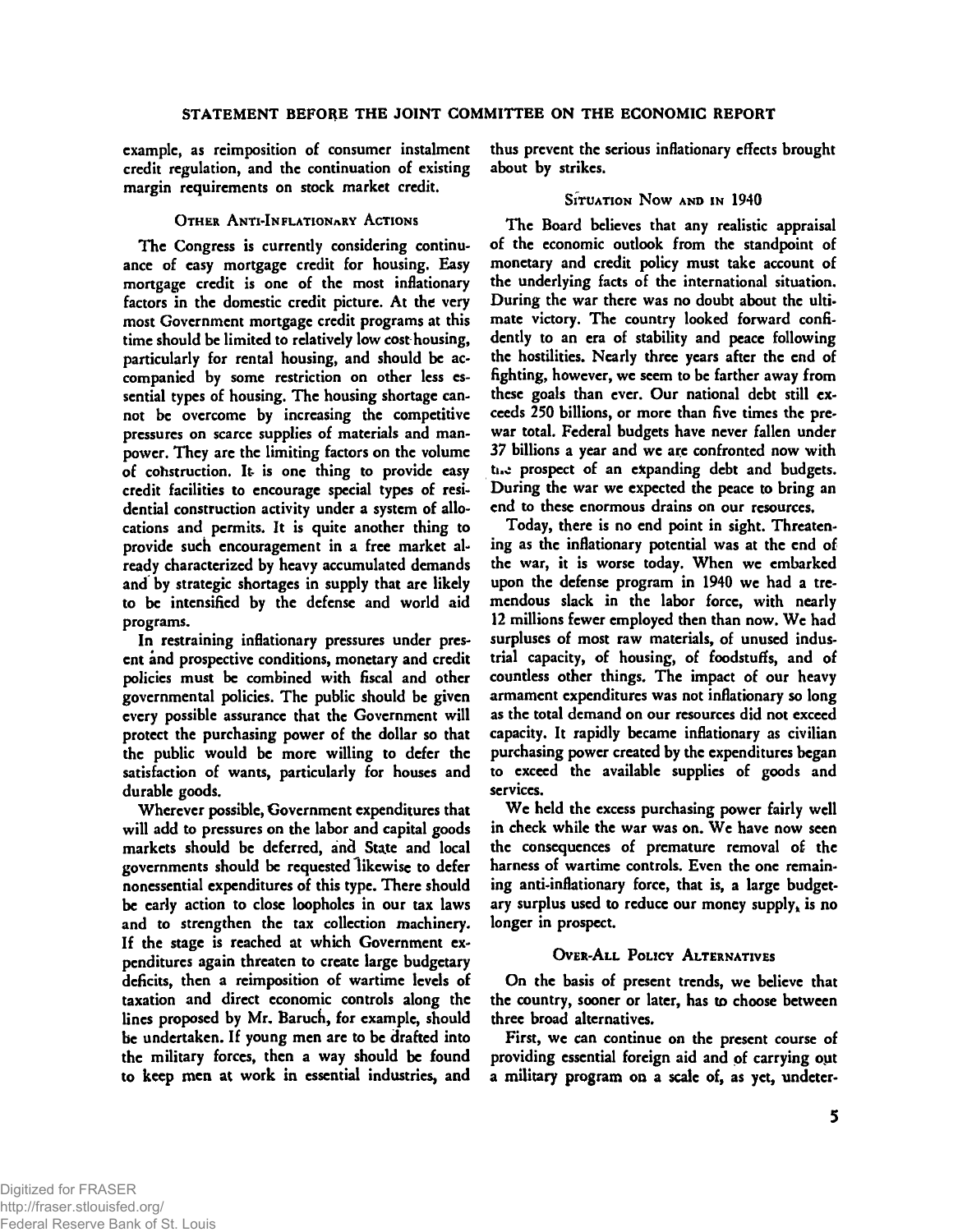**mined size and cost, while at the same time we have no effective checks on the free play of economic forces. This is the certain road, if followed long enough, to a ruinous inflation. Surely no one would seriously contend that we can go on adding more and more pressure in the boiler of inflation without an ultimate explosion. Those who view us with a hostile eye no doubt hope that we will wreck our economy on the shoals of inflation. It would be a cheap way to defeat us.** 

**Secondly, the country could be subjected to a full harness of direct economic controls—for example, allocations, construction permits, rationing, price and wage controls, as well as taxation at higher levels. Without such a harness, amounting to a regimentation of the economy in peacetime,**  there is no sure protection against inflationary dan**gers that may lie ahead. They cannot be successfully combated by any single means or on any single front. There is no power that the Board now possesses or that the Congress could give us in the monetary and credit field that would be adequately effective by itself.** 

**Beyond that, we must ask ourselves whether the public would be willing in peacetime to submit to the sacrifices and rigid restraints of a wartime economy. If our preparedness program calls for a military draft upon our young men, should it not call also for control of the profits arising from that program?** 

**We may well ask for how many years must we maintain enormous and probably expanding military expenditures. The question is, how long, to**  what end, and at what consequences to our econ**omy? We do not have the inexhaustible supplies of manpower and resources to support indefinitely, with no end point in sight, programs of the magnitude which we now are shouldering or contemplate ing. We cannot go on year after year bearing these crushing costs without jeopardizing what we seek to save. If we were confident of the early establishment of peace, we could tolerate a tightly controlled economy. We believe that the time element is the very essence of this grave problem.** 

**Our nation sought neither territory nor reparations in either World War. We seek neither now. We ask only for the earliest possible establishment of the foundations for enduring peace. To that end, our third and best course may be to choose**  a combination of alternatives; that is to say, ac**ceptance of such controls as may become necessary to prevent inflation at home while abroad we lay at the earliest possible moment the foundations for peace. Surely an informed public would be ready to accept even burdensome controls and taxation if convinced they are essential to safeguard our economy against a ruinous inflation, and that there is an early end point in sight which will enable us to maintain our system and our institutions in a peaceful world.** 

**To sum up the situation as the Board sees it, we are faced with the possibility that still further upward pressures will be added to the tremendous inflationary potential generated by war financing and intensified by subsequent developments. We should do everything possible within the existing**  authority of the Government to moderate and **counteract these forces. Federal, State and: local governments should practice the»strictest econom)**  and defer all public works and similar expenditure<sup>\$</sup> that can be postponed until there is a surplus of manpower and materials instead of the shortages **that now exist. Every effort should be made noi only to preach but to practice economy and savings at this time. The need still is urgent' to spend less and save more—to invest in Government Savings Bonds. Every assurance should be given that the purchasing power of these savings will be protected,** 

**So far as the monetary and credit field is concerned, we have tried to make clear that action] on these fronts alone cannot guarantee stability. Nevertheless, we believe that the Reserve System should be armed with requisite powers, first to increase basic reserve requirements of all commercial banks and, later on, if the situation requires it, to provide that all such banks hold an additional special reserve. Both of these would be protective measures. The first could be used to offset gold acquisitions and purchases of Government securities by the Federal Reserve, and thereby restrict continued expansion of our already excessive money supply. The second would be essential in case banks embark upon an inflationary credit expansion through the sale of Government securities to the Federal Reserve or to assist the Government in case of large-scale deficit financing.** 

**We believe it is the part of prudence to recognize clearly that the underlying cause of the continuing inflationary dangers arises from the disappointment of our great hopes for the early establishment of**